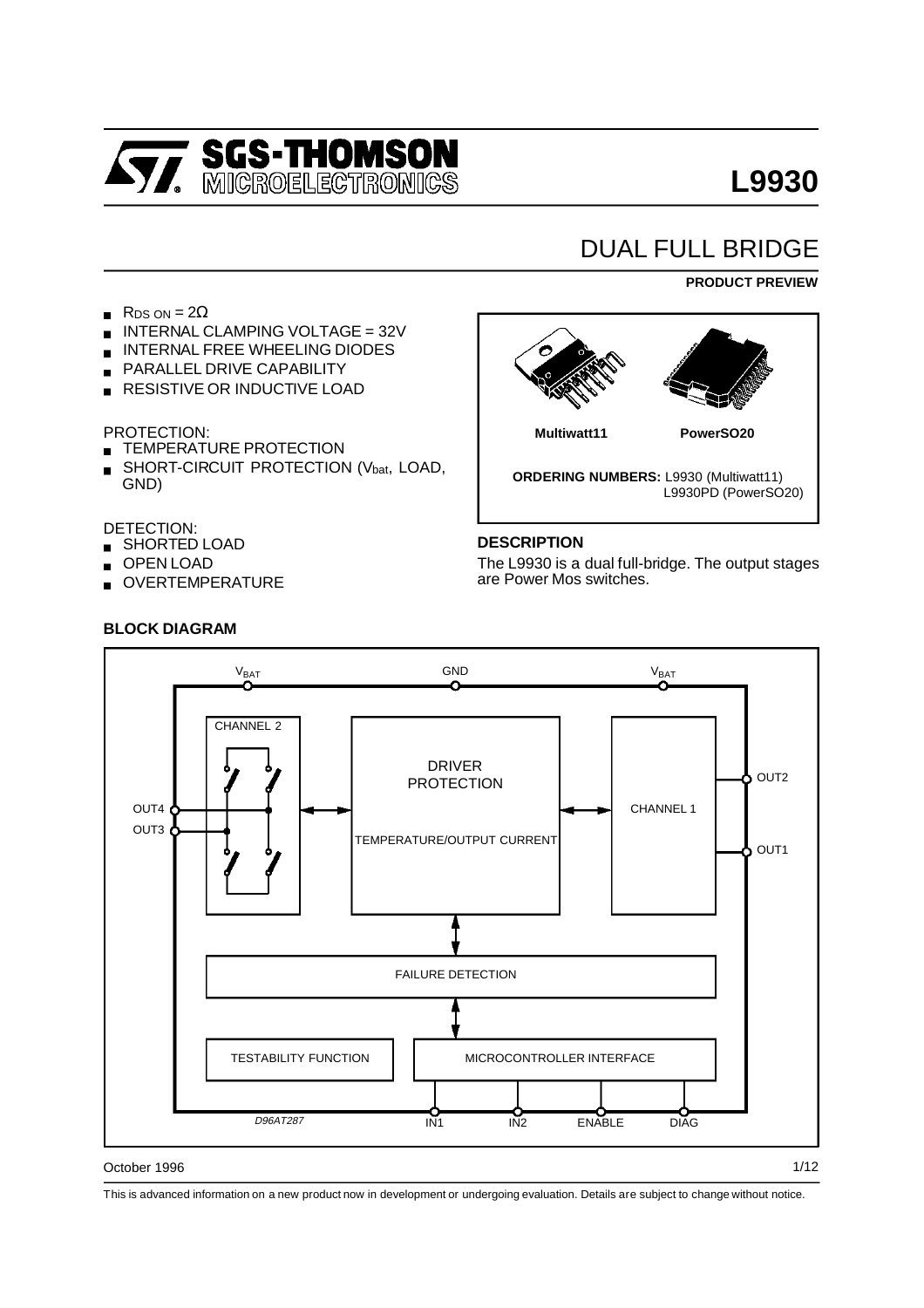#### **ABSOLUTE MAXIMUM RATINGS**

| Symbol              | <b>Parameter</b>                      | Value          | Unit         |
|---------------------|---------------------------------------|----------------|--------------|
| E.                  | Clamped Energy at the Switching off   | $6$ (max)      | mJ           |
| Vout DC             | <b>Continuous Output Voltage</b>      | $24$ (max)     | V            |
| $V_{\text{out tr}}$ | <b>Transient Output Voltage</b>       | 32 (max)       | V            |
| $V_{\text{bat DC}}$ | <b>Continuous Battery Voltage</b>     | 8 to 24        | V            |
| $V_{\text{bat tr}}$ | <b>Transient Battery Voltage</b>      | 45 (max)       | V            |
| $I_{\text{out}}$    | <b>Reverse Output Current</b>         | $-2$ (max)     | A            |
| $f_{\text{in}}$     | Input Frequency                       | 500 (max)      | Hz           |
| $V_{\text{in}}$     | Input Voltage                         | $-0.3$ to $+7$ | V            |
| $V_{\text{diag}}$   | Diagnostic Voltage                    | $-0.3$ to $+7$ | $\vee$       |
| $T_{\rm s}$         | <b>Storage Temperature</b>            | $-55$ to 150   | $^{\circ}C$  |
| Ti                  | <b>Operating Junction Temperature</b> | $-40$ to 150   | $^{\circ}$ C |
| V <sub>ESD</sub>    | $V_{ESD}$ (Note MIL STD 883C)         | 3000           | V            |

# **PIN CONNECTION**



# **PIN FUNCTIONS**

| <b>MW11</b> | PowerSO <sub>20</sub>  | <b>Name</b>      | <b>Function</b>                             |  |  |  |
|-------------|------------------------|------------------|---------------------------------------------|--|--|--|
|             | 3                      | OUT <sub>2</sub> | Output Channel 1                            |  |  |  |
| 2           | 4                      | V <sub>BAT</sub> | Power Supply                                |  |  |  |
| 3           | 5                      | OUT <sub>1</sub> | Output Channel 1                            |  |  |  |
| 4           | 6                      | IN <sub>1</sub>  | Input Channel 1                             |  |  |  |
| 5           | 7                      | <b>DIAG</b>      | Diagnostic Output Common for the 2 Channels |  |  |  |
| 6           | 1, 10, 11, 20          | <b>GND</b>       | Ground                                      |  |  |  |
| 7           | 14                     | <b>ENABLE</b>    | Enable                                      |  |  |  |
| 8           | 15                     | IN <sub>2</sub>  | Input Channel 2                             |  |  |  |
| 9           | 16                     | OUT <sub>3</sub> | Output Channel 2                            |  |  |  |
| 10          | 17                     | V <sub>BAT</sub> | Power Supply                                |  |  |  |
| 11          | 18                     | OUT <sub>4</sub> | Output Channel 2                            |  |  |  |
|             | 2, 8, 9, 12,<br>13, 19 | NC.              | Not Connected                               |  |  |  |

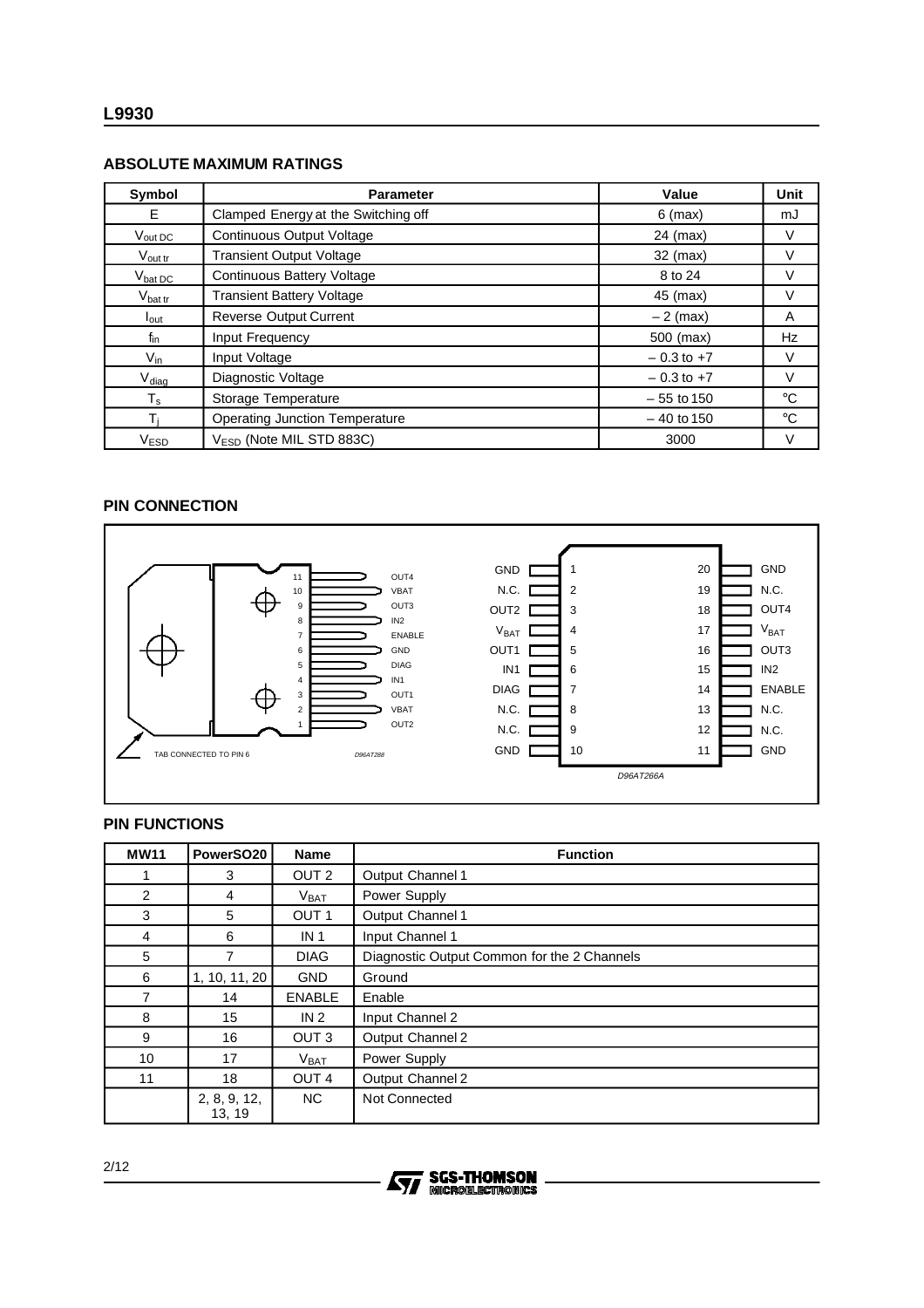# **H - BRIDGE CONFIGURATION**



#### **THERMAL DATA**

| <b>Symbol</b>     | <b>Parameter</b>                       |      | Value | Unit |
|-------------------|----------------------------------------|------|-------|------|
| <b>Kth j-case</b> | Thermal Resistance Junction to Case    | max. |       | °C/W |
| Kth i-amb         | Thermal resistance Junction to Ambient | max. |       | °C/W |

#### **ELECTRICAL CHARACTERISTICS** ( $V_{bat} = 8$  to 18V tJ =  $-40$  to +150°C, unless otherwise specified.)

| Symbol              | <b>Parameter</b>                      | <b>Test Condition</b>                                                            | Min. | Typ. | Max. | Unit |
|---------------------|---------------------------------------|----------------------------------------------------------------------------------|------|------|------|------|
| R <sub>DSon-H</sub> | <b>ON Resistance</b>                  | $I_{\text{out}} = 0.5A$                                                          |      | 2    | 4.3  | Ω    |
| $R_{DSon-L}$        | <b>ON Resistance</b>                  | $I_{\text{out}} = 0.5A$                                                          |      | 2    | 4.3  | Ω    |
| Vocl                | <b>Clamping Voltage</b>               | $I_{\text{out}} = 0.1A$                                                          |      | 32   |      | V    |
| $V_F$               | Clamp Diode Forward Voltage           | $I_{\text{out}} = 0.5A$                                                          |      | 1.3  |      | V    |
| $T_R$               | Output Voltage Rise Time              | $V_{\text{out}}$ ; 0.1 to 0.9 $V_{\text{out}}$ (see fig. 1)<br><b>NOT LOADED</b> |      | 50   | 100  | μs   |
| $T_F$               | <b>Output Voltage Fall Time</b>       | Vout; 0.9 to 0.1 $V_{\text{out}}$ (see fig. 1)<br><b>NOT LOADED</b>              |      | 50   | 100  | μs   |
| $T_{DR}$            | Input to Output Rising edge<br>Delay  | 0.5 $V_{\text{IN}}$ to 0.1 $V_{\text{out}}$ (see fig. 1)<br><b>NOT LOADED</b>    |      |      | 50   | μs   |
| $T_{\sf DF}$        | Input to Output Falling Edge<br>Delav | 0.5 VIN to 0.9 $V_{\text{out}}$ (see fig. 1)<br><b>NOT LOADED</b>                |      |      | 50   | μs   |

#### OUTPUT PROTECTIONS CHARACTERISTICS

| <sub>sc</sub>              | <b>Short Circuit</b>                                                        | $T_{amb} = -40^{\circ}$ C   | 0.45 |    | 2.6 | A           |
|----------------------------|-----------------------------------------------------------------------------|-----------------------------|------|----|-----|-------------|
|                            | Typical Application (see fig 2)                                             | $T_{amb} = 25^{\circ}C$     | 0.38 |    | 2.6 | A           |
|                            |                                                                             | $T_{amb}$ = 125 $\degree$ C | 0.28 |    | 2.6 | A           |
| $I_{SC}$                   | <b>Short Circuit Typical Application</b><br>with Shottky Diodes (see fig 3) |                             | 0.8  |    | 2.6 | A           |
| $\mathsf{T}_{\mathsf{SD}}$ | <sup>-</sup> emperature                                                     |                             | 160  |    |     | °C          |
| Гнүѕт                      | Temperature Hysteresis                                                      |                             |      | 20 |     | $^{\circ}C$ |

These protections switch off the full bridge.

# OUTPUT DETECTIONS CHARACTERISTICS

| <b>KOPL-L</b> | l Resistor<br>™hreshold<br>Open-load | 80  |  | ⊶  |
|---------------|--------------------------------------|-----|--|----|
| ≺ор∟-н        |                                      | 100 |  | ΑG |

# SUPPLY CHARACTERISTICS

| IQHI         | <b>Supply Current</b> | $R_{LOAD1} = R_{LOAD2} = \infty$<br>$V_{BAT} = 14V$<br>$IN1 = IN2 = ENABLE = 5V$        |  | 15  | mA |
|--------------|-----------------------|-----------------------------------------------------------------------------------------|--|-----|----|
| <b>I</b> QLO |                       | $R_{load1} = R_{load2} = 50\Omega$<br>$V_{BAT} = 12V$ , ENABLE = 0V<br>$IN1 = IN2 = 0V$ |  | 0.5 | mA |

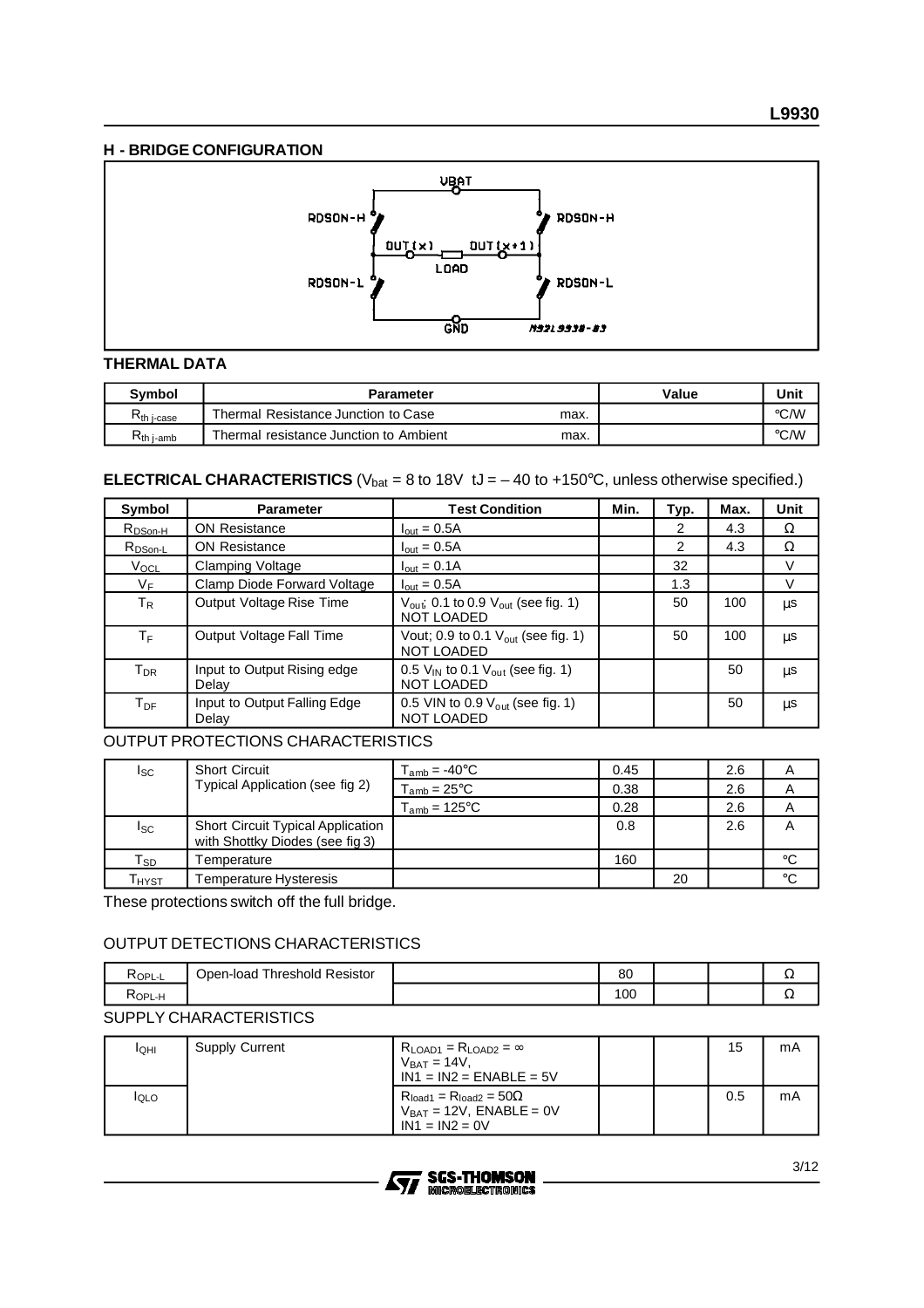# **ELECTRICAL CHARACTERISTICS**

# INPUTS CHARACTERISTICS (normal and standby mode)

| Symbol      | <b>Parameter</b>           | <b>Test Condition</b> | Min. | Typ. | Max. | Unit |
|-------------|----------------------------|-----------------------|------|------|------|------|
| Vıн         | High Threshold             |                       |      |      | 4    |      |
| $V_{IL}$    | Low Threshold              |                       |      |      |      |      |
| <b>INHI</b> | Input Current 1            | $V_{IN} = 4V$         |      |      | 200  | μA   |
| <b>INLO</b> | Input Current 2            | $V_{IN} = 1V$         |      |      | 50   | μA   |
|             | DIAGNOSTIC CHARACTERISTICS |                       |      |      |      |      |

| <b>VDIAGL</b>  | Voltage<br>Level<br>∟ow ' | $2m\Delta$<br>$IDIAG =$<br><b>ZIIIA</b>                | ~<br>v.u | v.o |        |
|----------------|---------------------------|--------------------------------------------------------|----------|-----|--------|
| <b>I</b> DIAGH | Current<br>∟eakage ′      | 5.25V<br>$\overline{\phantom{0}}$<br><sup>V</sup> DIAG |          | 10  | .<br>w |

#### INITIALIZATION CHARACTERISTICS

| INIT         | Timing<br>Initialization | 12V<br>V ват = | 10 |  | us |
|--------------|--------------------------|----------------|----|--|----|
| I STUP       | Start-Up Timing          | 12V<br>V ват = |    |  | ms |
| <b>RESET</b> | Reset                    |                | 10 |  | μs |

FILTER CHARACTERISTICS

| Tfilter           | 64 | 440<br>. | 170 | μs |
|-------------------|----|----------|-----|----|
| l <sub>DIAG</sub> |    | $\sim$   | 10  | μs |
| SYNC              |    | ⌒        | 10  | μS |

# **TRUE TABLE**

| <b>ENAB</b> | IN <sub>1</sub> | IN2      | OUT <sub>1</sub> | OUT <sub>2</sub> | OUT <sub>3</sub> | OUT4       | <b>MODE</b>    | <b>DIAG</b>  |
|-------------|-----------------|----------|------------------|------------------|------------------|------------|----------------|--------------|
| 0           | 0               | 0        | HZ.              | HZ.              | HZ               | HZ         | <b>STANDBY</b> |              |
|             | 0               |          | HZ.              | <b>HZ</b>        | HZ.              | HZ         | <b>NORMAL</b>  |              |
| 0           |                 | 0        | HZ.              | HZ.              | <b>HZ</b>        | HZ         | <b>NORMAL</b>  |              |
|             |                 |          | <b>HZ</b>        | HZ               | <b>HZ</b>        | HZ         | <b>NORMAL</b>  |              |
|             | $\Omega$        | $\Omega$ | <b>HSD</b>       | <b>LSD</b>       | <b>HSD</b>       | <b>LSD</b> | <b>NORMAL</b>  | <b>VALID</b> |
|             | 0               |          | <b>HSD</b>       | <b>LSD</b>       | <b>LSD</b>       | <b>HSD</b> | <b>NORMAL</b>  | <b>VALID</b> |
|             |                 | 0        | <b>LSD</b>       | <b>HSD</b>       | <b>HSD</b>       | <b>LSD</b> | <b>NORMAL</b>  | <b>VALID</b> |
|             |                 |          | <b>LSD</b>       | <b>HSD</b>       | LSD.             | <b>HSD</b> | <b>NORMAL</b>  | <b>VALID</b> |

# **Figure 1:**



勾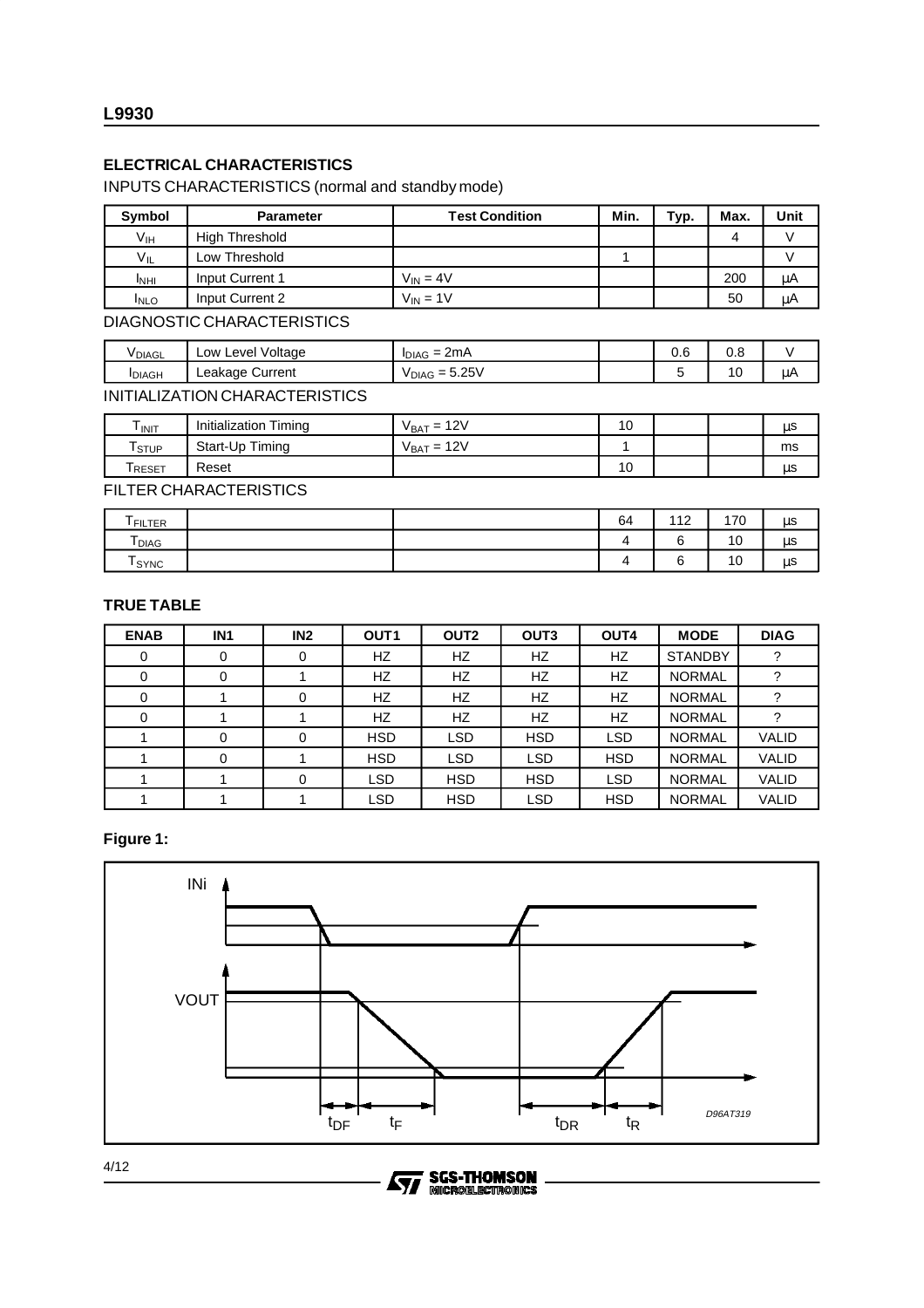



**Figure 3:** Typical Application with Shottky Diodes

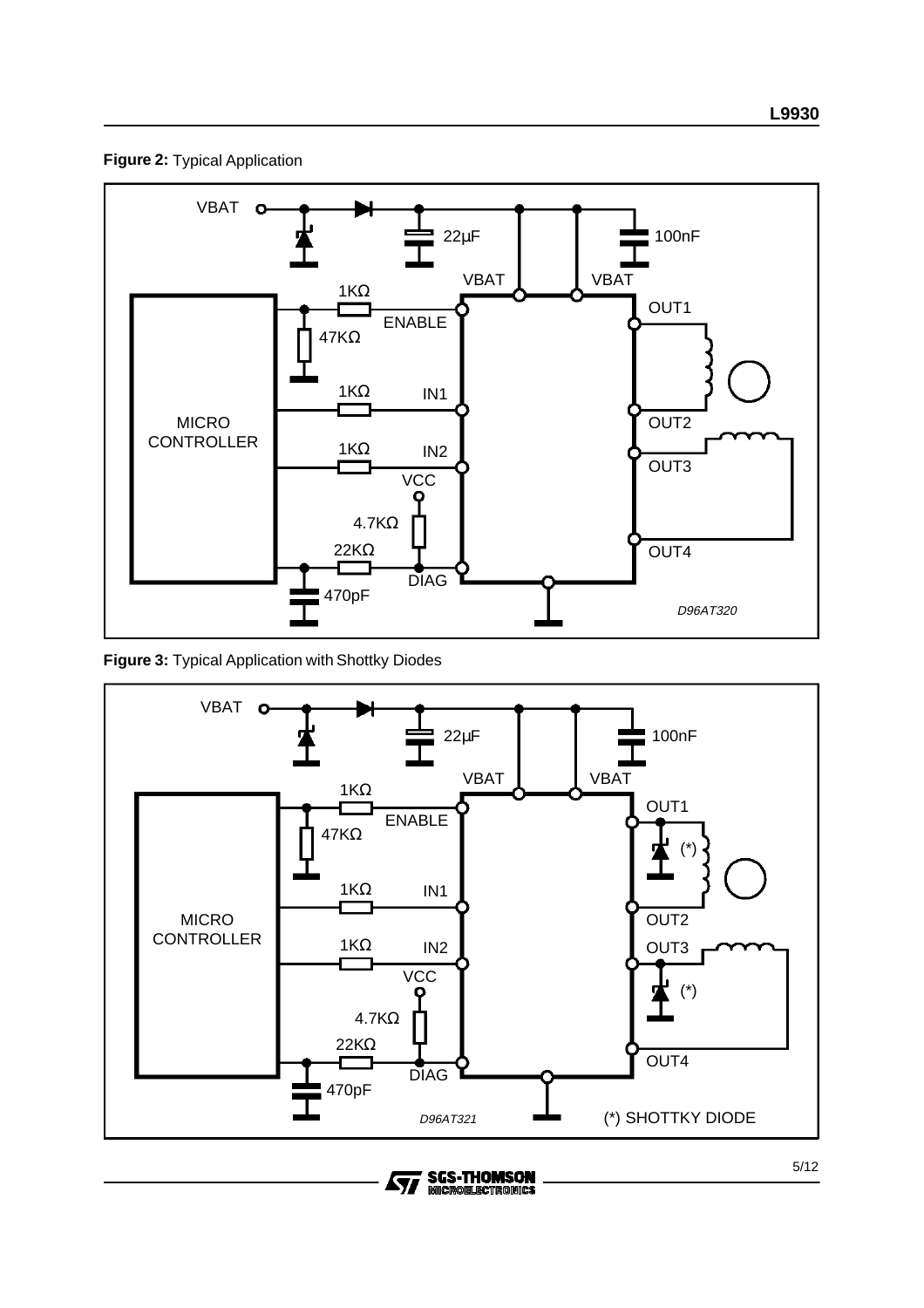# **Figure 4:** Initialization.



# **Figure 5:** Normal Condition.

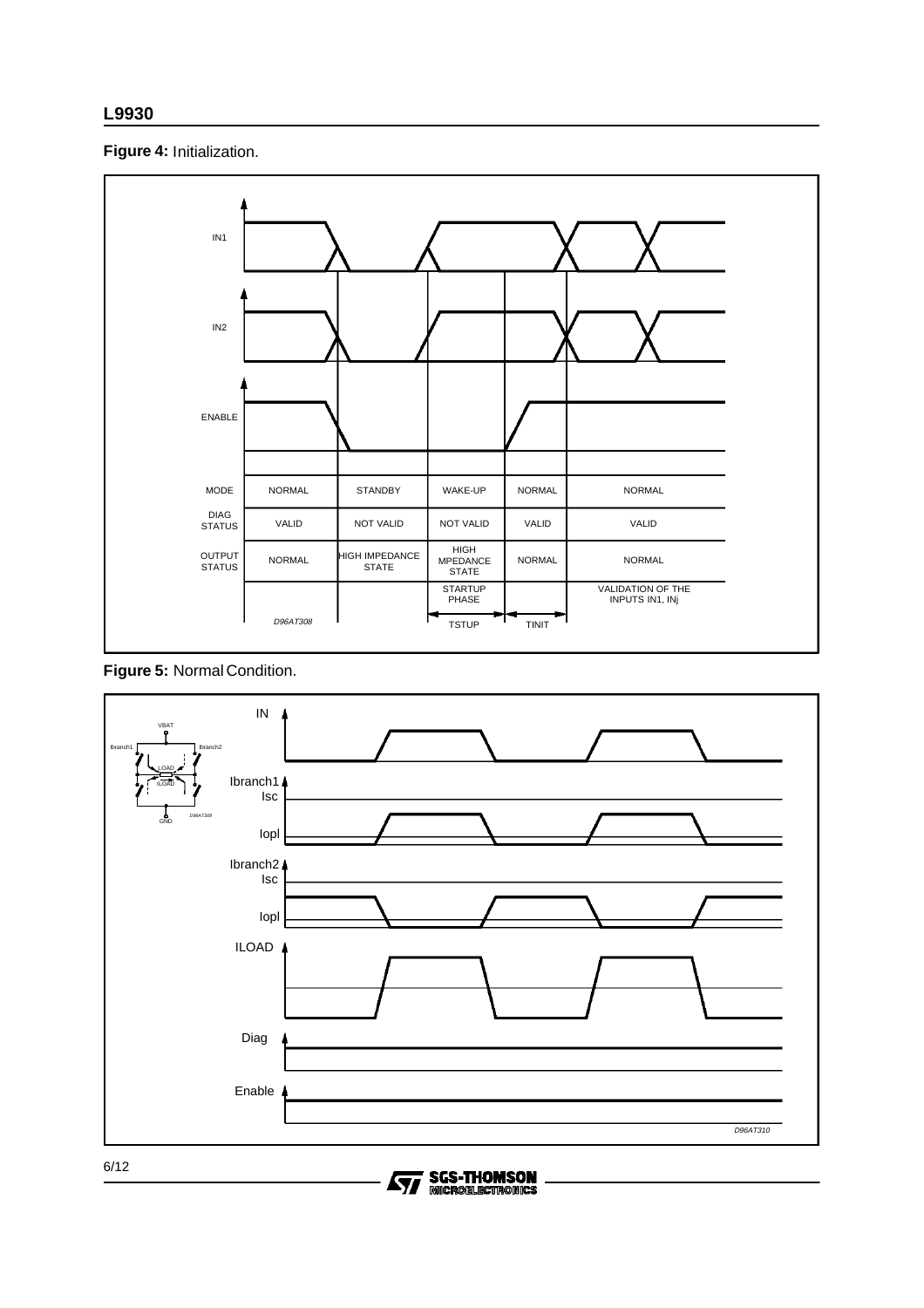**Figure 6:** Short-circuit Condition.



**Figure 7:** short circuit condition: no detection (NOT TESTED)



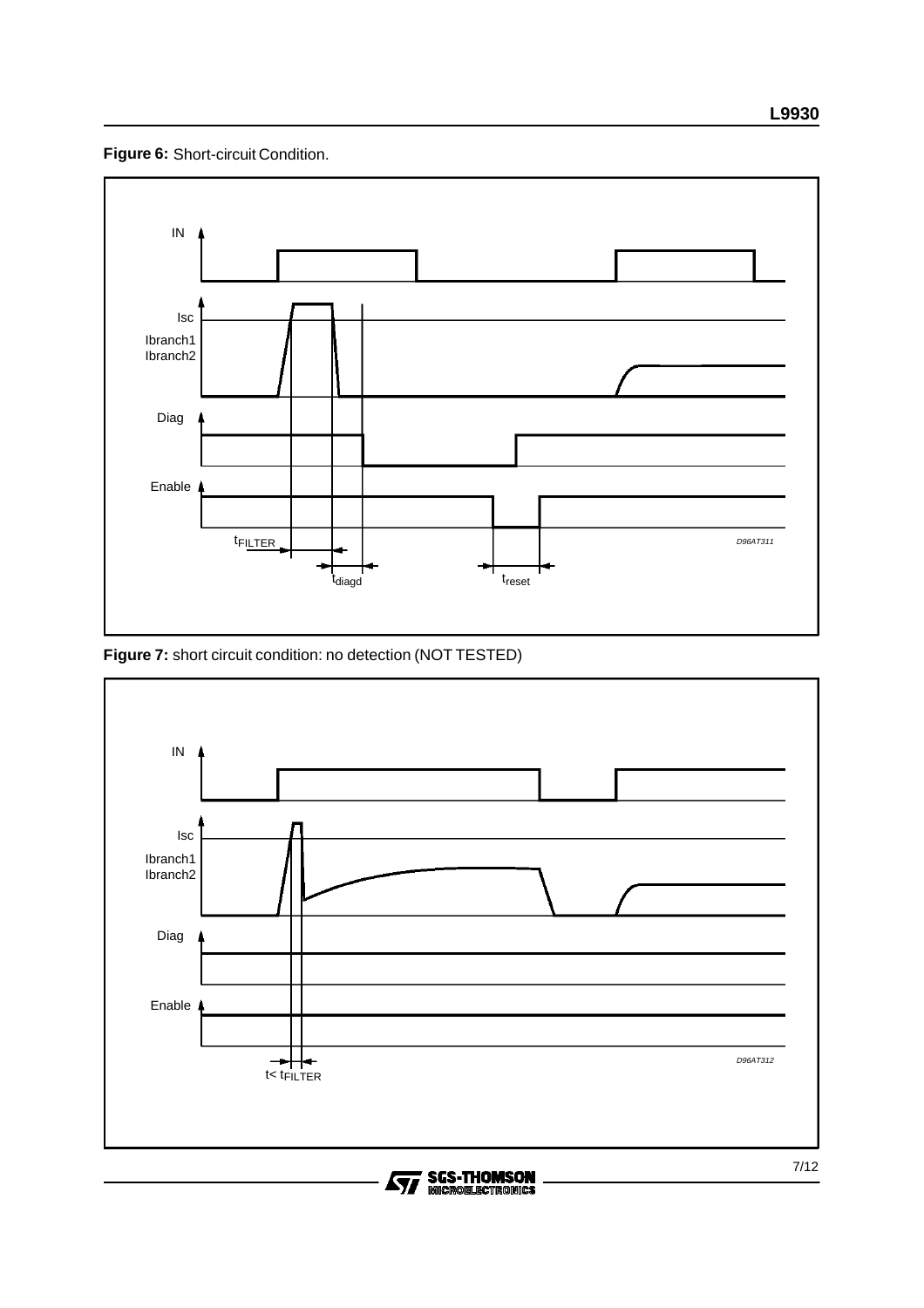



**Figure 9:** Open Load Condition 1: No Detection (NOT TESTED)



**Figure 10:** Open Load Condition 2: No Current after (ENABLE)





8/12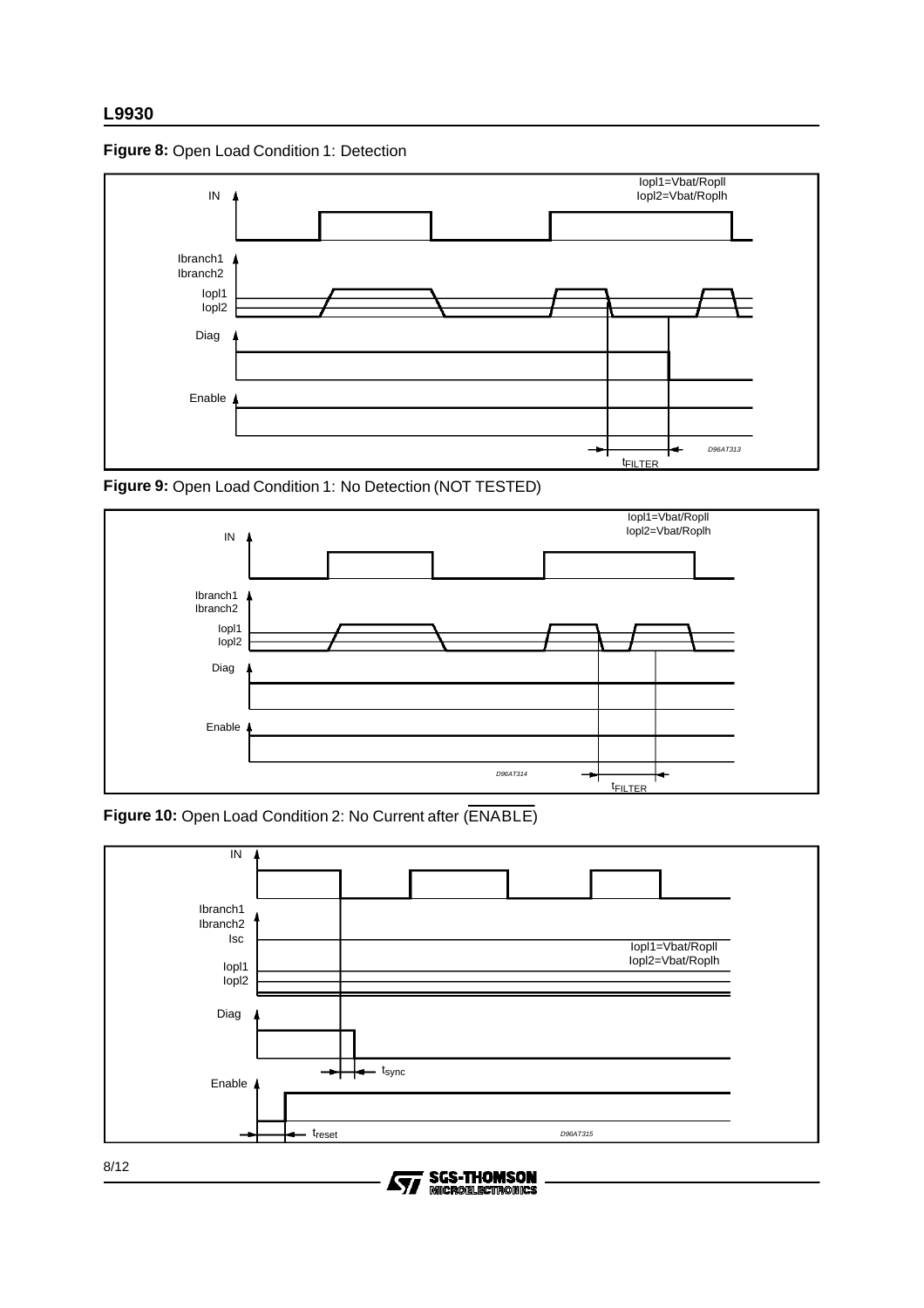**Figure 11:** Open Load Condition 3



**Figure 12:** Open Load Condition 4: No Detection







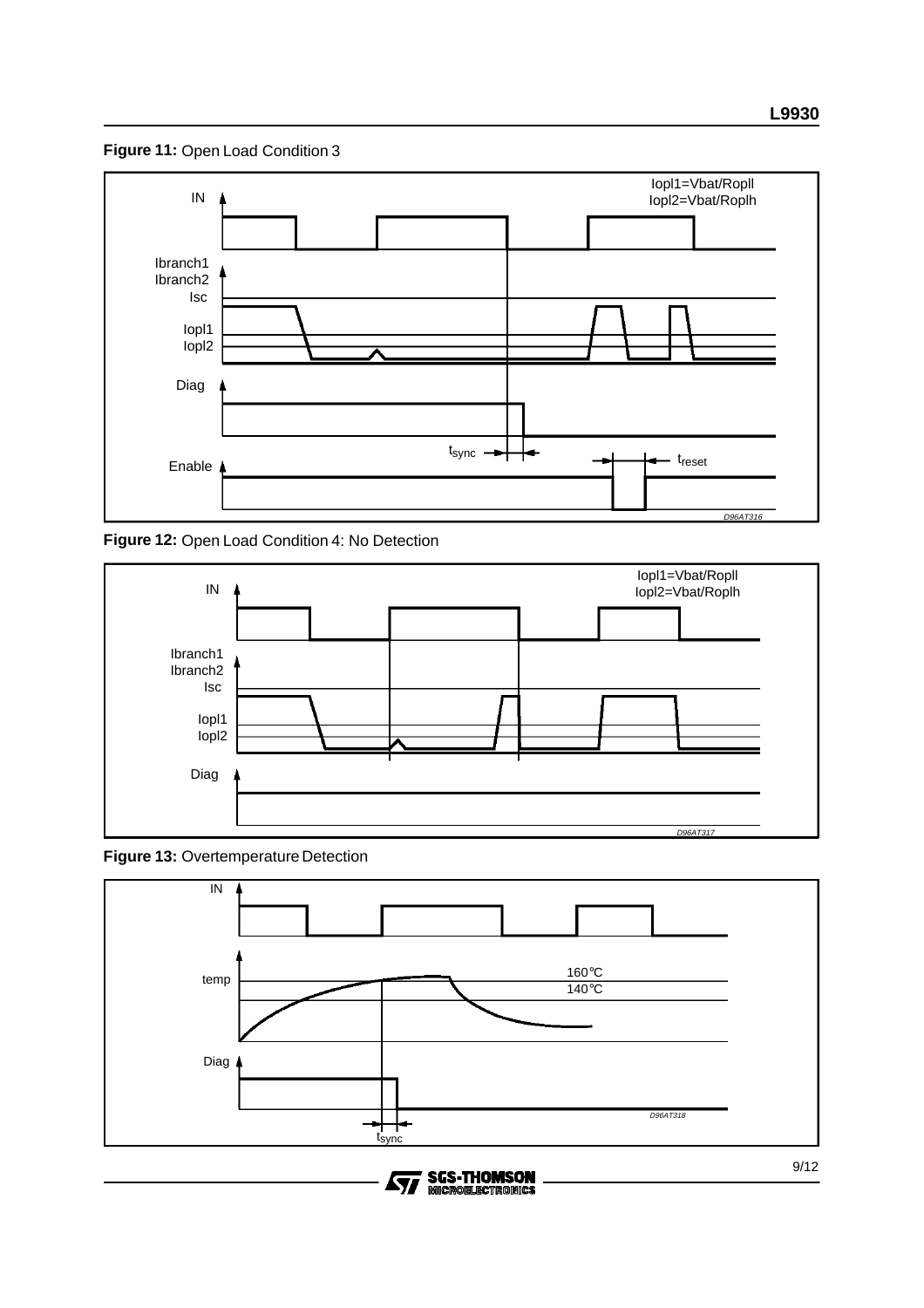| DIM.           | mm    |              |                | inch  |       |       |
|----------------|-------|--------------|----------------|-------|-------|-------|
|                | MIN.  | TYP.         | MAX.           | MIN.  | TYP.  | MAX.  |
| A              |       |              | $\overline{5}$ |       |       | 0.197 |
| B              |       |              | 2.65           |       |       | 0.104 |
| $\mathsf C$    |       |              | 1.6            |       |       | 0.063 |
| D              |       | $\mathbf{1}$ |                |       | 0.039 |       |
| E              | 0.49  |              | 0.55           | 0.019 |       | 0.022 |
| F              | 0.88  |              | 0.95           | 0.035 |       | 0.037 |
| G              | 1.45  | 1.7          | 1.95           | 0.057 | 0.067 | 0.077 |
| G <sub>1</sub> | 16.75 | 17           | 17.25          | 0.659 | 0.669 | 0.679 |
| H1             | 19.6  |              |                | 0.772 |       |       |
| H2             |       |              | 20.2           |       |       | 0.795 |
| L              | 21.9  | 22.2         | 22.5           | 0.862 | 0.874 | 0.886 |
| L1             | 21.7  | 22.1         | 22.5           | 0.854 | 0.87  | 0.886 |
| L2             | 17.4  |              | 18.1           | 0.685 |       | 0.713 |
| L <sub>3</sub> | 17.25 | 17.5         | 17.75          | 0.679 | 0.689 | 0.699 |
| L4             | 10.3  | 10.7         | 10.9           | 0.406 | 0.421 | 0.429 |
| L7             | 2.65  |              | 2.9            | 0.104 |       | 0.114 |
| M              | 4.25  | 4.55         | 4.85           | 0.167 | 0.179 | 0.191 |
| M1             | 4.73  | 5.08         | 5.43           | 0.186 | 0.200 | 0.214 |
| $\mathbf S$    | 1.9   |              | 2.6            | 0.075 |       | 0.102 |
| S <sub>1</sub> | 1.9   |              | 2.6            | 0.075 |       | 0.102 |
| Dia1           | 3.65  |              | 3.85           | 0.144 |       | 0.152 |

#### **MULTIWATT11 PACKAGE MECHANICAL DATA**



10/12

**Ayy SGS-THOMSON**<br>
MICROELECTRODUCS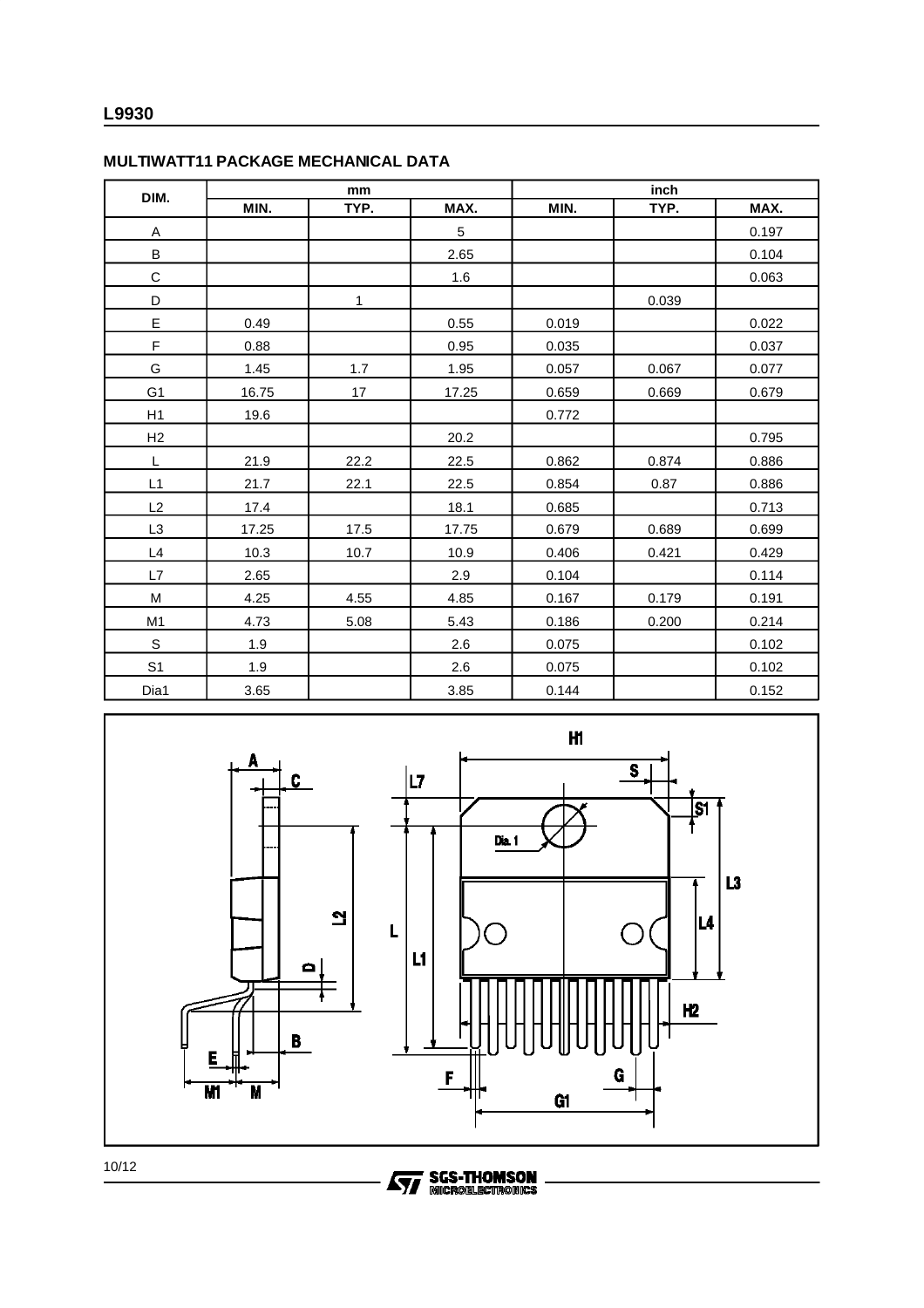| DIM.                      | mm          |       |       | inch      |        |        |  |  |
|---------------------------|-------------|-------|-------|-----------|--------|--------|--|--|
|                           | MIN.        | TYP.  | MAX.  | MIN.      | TYP.   | MAX.   |  |  |
| $\boldsymbol{\mathsf{A}}$ |             |       | 3.60  |           |        | 0.1417 |  |  |
| a <sub>1</sub>            | 0.10        |       | 0.30  | 0.0039    |        | 0.0118 |  |  |
| a2                        |             |       | 3.30  |           |        | 0.1299 |  |  |
| a3                        | $\pmb{0}$   |       | 0.10  | $\pmb{0}$ |        | 0.0039 |  |  |
| $\sf b$                   | 0.40        |       | 0.53  | 0.0157    |        | 0.0209 |  |  |
| $\mathbf c$               | 0.23        |       | 0.32  | 0.009     |        | 0.0126 |  |  |
| D(1)                      | 15.80       |       | 16.00 | 0.6220    |        | 0.6299 |  |  |
| E                         | 13.90       |       | 14.50 | 0.5472    |        | 0.570  |  |  |
| $\mathbf{e}$              |             | 1.27  |       |           | 0.050  |        |  |  |
| e3                        |             | 11.43 |       |           | 0.450  |        |  |  |
| E1(1)                     | 10.90       |       | 11.10 | 0.4291    |        | 0.437  |  |  |
| E <sub>2</sub>            |             |       | 2.90  |           |        | 0.1141 |  |  |
| G                         | $\pmb{0}$   |       | 0.10  | $\pmb{0}$ |        | 0.0039 |  |  |
| h                         |             |       | 1.10  |           |        |        |  |  |
| L                         | 0.80        |       | 1.10  | 0.0314    |        | 0.0433 |  |  |
| $\mathsf{N}$              | 10° (max.)  |       |       |           |        |        |  |  |
| $\mathbb S$               | $8°$ (max.) |       |       |           |        |        |  |  |
| $\mathsf T$               |             | 10.0  |       |           | 0.3937 |        |  |  |

#### **PowerSO20 PACKAGE MECHANICAL DATA**

(1) "D and E1" do not include mold flash or protrusions - Mold flash or protrusions shall not exceed 0.15mm (0.006")